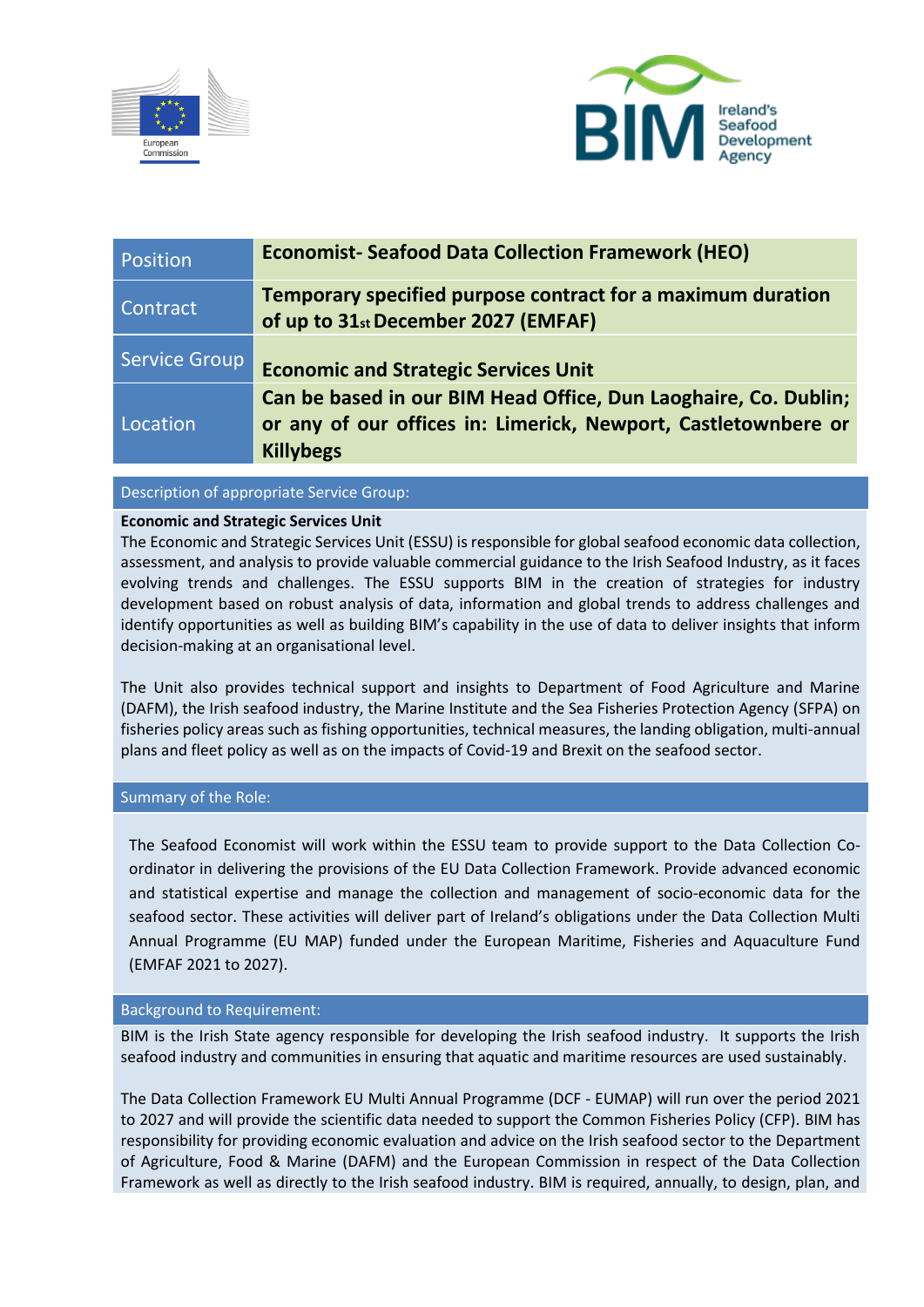



implement data collection programmes and thereafter analyse the resulting data sets to meet Ireland's current and future needs under the EU Data Collection Framework. As part of this BIM is also required to provide economic input to a number of EU expert working groups.

To fulfil these roles BIM requires an economist to assist with the delivery of the DCF. The successful applicant will engage in the analysis of economic data from the Irish seafood industry. A key responsibility will be the collection, collation and analysis of economic data from multiple sources with the linked objectives of the delivery of an annual report on the economic status of fisheries and fleets of national importance and the publication of economic and socio-economic analyses of national ports to establish their economic importance and influence on the seafood industry at a local, regional and national level. Communication of the outcomes of economic analyses to internal and external stakeholder groups will be a routine demand of the position and will require an assured professional presence and expertise in the delivery of presentations.

### Principal Tasks:

- Collect, manage and analyse relevant socio-economic data sets to meet Ireland's current and future needs under the EU Data Collection Framework and to develop a deeper understanding of the economic circumstances of the Irish seafood sector, in particular the catching sector.
- Survey Design and implementation and maintain and update economics industry data sets.
- Development of new automated date management methods with analytical outputs for research and reporting purposes.
- Liaise with the Marine Institute, the Department of Agriculture, Food & Marine, and the seafood industry in respect of the Data Collection Framework and other national programmes and projects.
- Liaise with the seafood industry to build support for the work of the economics group particularly in respect of the Data Collection Framework.
- Liaise with EU groups, such as the Reginal Co-ordination Group on Economics to keep up to date on best practice for data collection and estimations.
- The completion of internal and external reports including the delivery of an annual report on the economic status of fisheries and fleets of national importance.
- Oversee contracts, finance arrangements and payments for the DCF and other research projects.
- Involvement in ad hoc projects relating to economic and data analysis.
- Manage and respond to requests for research, analysis and advice from industry, government or BIM executives.

#### **Other:**

To perform any other related duties as might reasonably be required and which may be assigned from time to time.

## **Reporting Structure:**

Section Manager/ Economic and Strategic Services Manager

**Contacts:**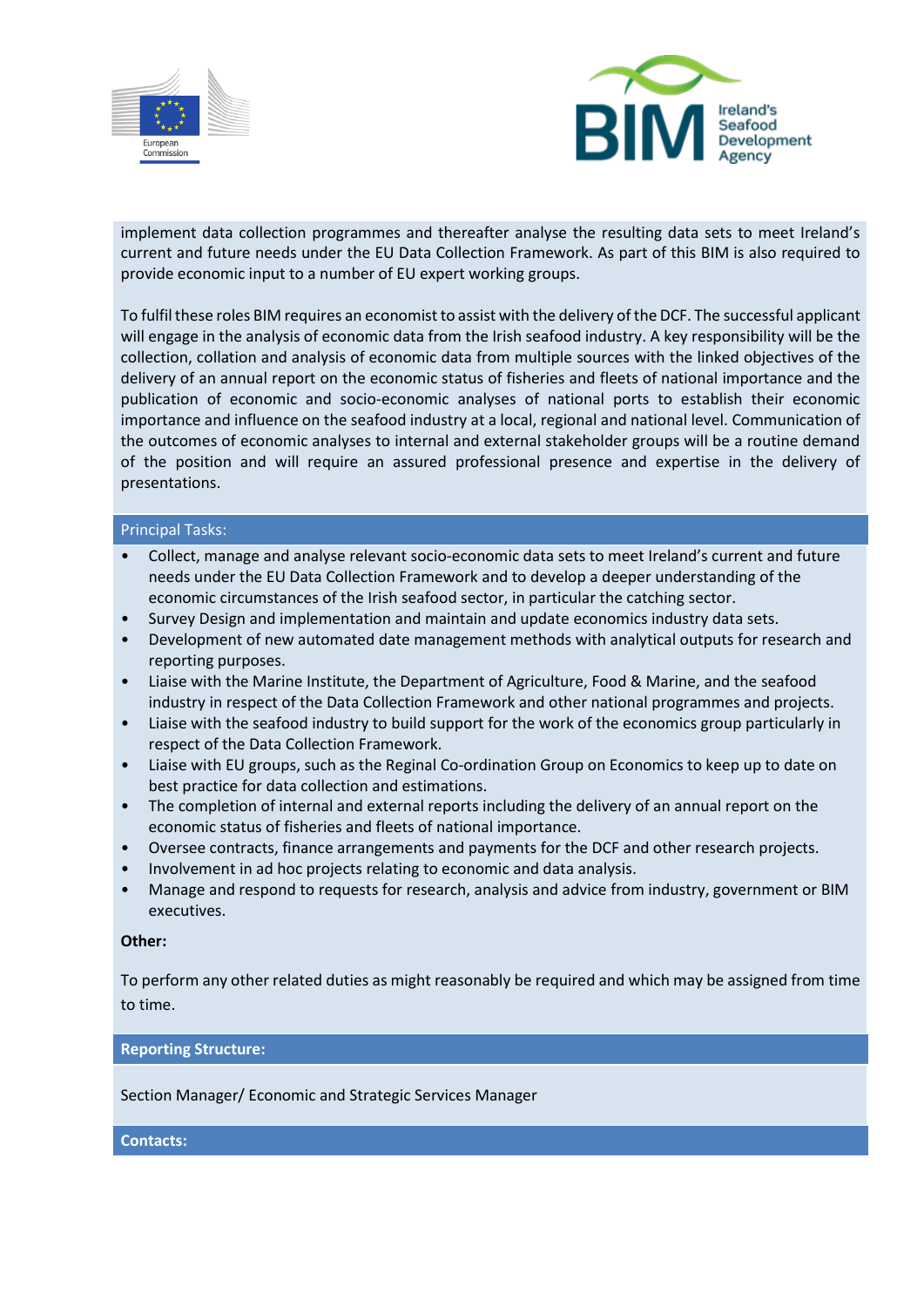



# **Within BIM**

EU MAP Executive, Economic and Strategic Services Manager, the EU-MAP team, the CEO's Office, the IT team.

### **Outside BIM**

DAFM, ICES, project partners, Marine Institute, SFPA, catching sector, Joint Research Centre, DCF Planning Group on Economics and EU Commission's Scientific, Technical and Economic Committee for Fisheries Working groups on National Programme and Report Evaluations.

### **Training**

There are no mandatory training requirements for this role. Training needs will be identified through our Performance Management System.

**Education, Professional or Technical Qualifications, Knowledge, Skills, Aptitudes, Experience and Training**

### **Essential:**

- A degree in Economics/Econometrics/Marine Resource Management or other numerate degree with strong business or economics content.
- A minimum of 3 years' relevant experience.
- Strong team working skills.
- Knowledge of statistical methods and software (e.g. R, R-Studio, SQL)
- Excellent writing, verbal and numeracy skills.
- Available to work away from home for periods of one week or longer.
- Ability to work effectively with the fishing industry.
- Full clean driving licence.

## **Desirable:**

- A postgraduate degree in Economics/Econometrics/Marine Resource Management or other numerate degree with strong business or economics content.
- Knowledge of Fisheries, Aquaculture and Processing Economics.
- Published research on seafood economics.
- Knowledge of main elements of the Common Fisheries Policy (MSY, landing obligation, regionalisation)

## **Special personal attributes required for the position:**

- Experience in collaborating with economists and members of a technical team.
- Good personal organizational and priority-setting skills, with the ability to manage multiple priorities.
- Proven track record of working with diverse partners to solve problems and achieve shared goals
- Capable of working independently as well as being an effective team player, with initiative and creativity.